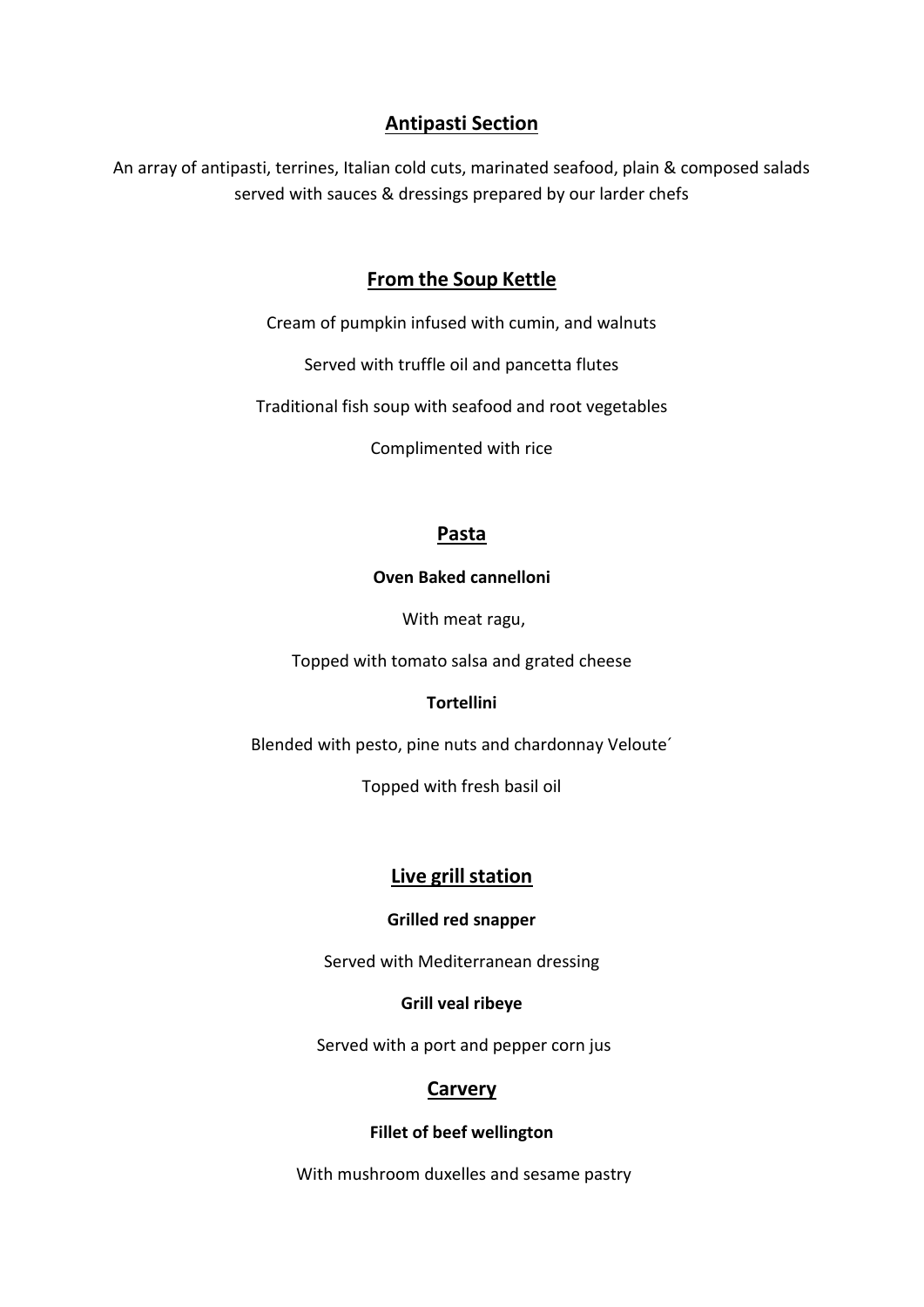#### **Leg of lamb**

Served with fresh mint jus / sauce

#### **Stuffed rabbit belly**

With veal, thyme, pork and pecorino cheese

### **Fish**

#### **Salmon**

Dusted with lemon pepper & lime and lemon grass

#### **Dentici fillets**

With olive tapenade vinaigrette

Accompanied with marinated onions & peppers

#### **Fillet of stone bass**

Accompanied with citrus oil

# **Vegetables & potatoes**

Ratatouille

Cauliflower and olives and cheese pie

Topped with sesame crust

gratinated potatoes

Stemmed new potatoes with onions and fresh thyme

Perfumed saffron rice

Chickpeas & red kidney beans dual